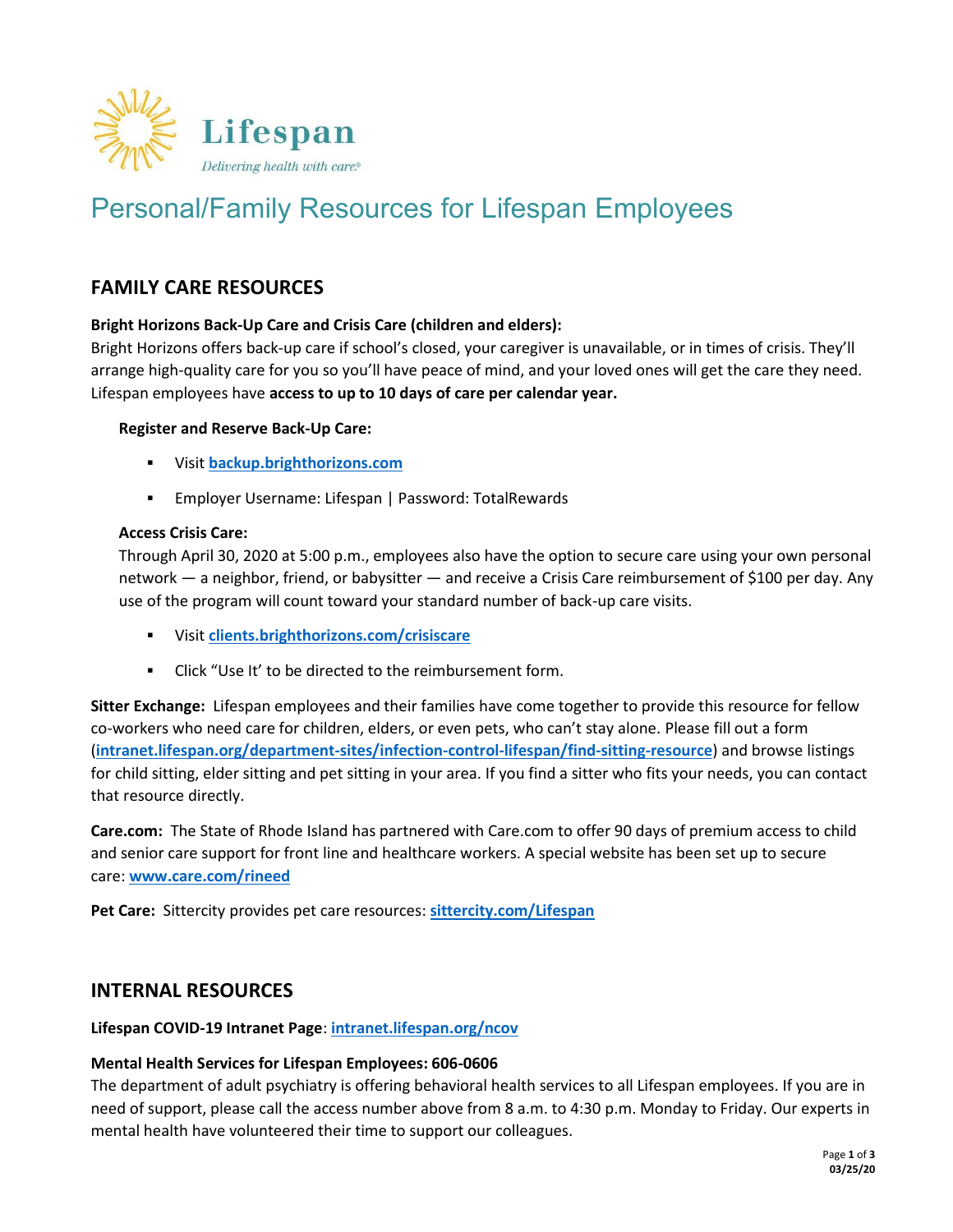# **Medical Plan:**

- Dedicated microsite for Lifespan employees: **[www.bcbsri.com/lifespan/](http://www.bcbsri.com/lifespan/)**
- Phone: 401-429-2102 or 866-987-3706
- For more BCBSRI member information related to COVID-19: **[www.bcbsri.com/coronavirus](http://www.bcbsri.com/coronavirus)**

# **Retirement Plan**:

- Resources available by Fidelity Investments about your retirement plan and market volatility as a result of the COVID-19 outbreak, including series of upcoming webinars: **[NetBenefits.com/Lifespan](https://nb.fidelity.com/public/nb/Lifespan/home)**
- For one-on-one telephonic meetings with a Lifespan Fidelity Representative, call: 1-833-697-8756

# **Employee Assistance Program**:

Coastline EAP offers free confidential consultation, assessment and referral for ongoing services for you and your family members. Unlimited 24/7 telephonic counseling for you and your immediate family.

- **[coastlineeap.personaladvantage.com/](https://coastlineeap.personaladvantage.com/)**
- Login: Lifespan
- Phone: 1-800-445-1195

# **EXTERNAL RESOURCES**

**Centers for Disease Control and Prevention (CDC): [www.cdc.gov/](https://www.cdc.gov/)**

- **Mental Wellness Support[: www.cdc.gov/coronavirus/2019-ncov/prepare/managing-stress](https://www.cdc.gov/coronavirus/2019-ncov/prepare/managing-stress-anxiety.html)[anxiety.html](https://www.cdc.gov/coronavirus/2019-ncov/prepare/managing-stress-anxiety.html)**
- **Reducing Stress & Anxiety: [www.cdc.gov/coronavirus/2019-ncov/prepare/managing-stress](https://www.cdc.gov/coronavirus/2019-ncov/prepare/managing-stress-anxiety.html#reducing-stress)[anxiety.html#reducing-stress](https://www.cdc.gov/coronavirus/2019-ncov/prepare/managing-stress-anxiety.html#reducing-stress)**
- **Information for Parents: [www.cdc.gov/coronavirus/2019-ncov/prepare/managing-stress](https://www.cdc.gov/coronavirus/2019-ncov/prepare/managing-stress-anxiety.html#parents)[anxiety.html#parents](https://www.cdc.gov/coronavirus/2019-ncov/prepare/managing-stress-anxiety.html#parents)**

# **RI Department of Health: [health.ri.gov/diseases/ncov2019/](https://health.ri.gov/diseases/ncov2019/)**

▪ COVID-19 Info Line: 401-222-8022 (8:30 AM – 4:30 PM); after hours: call 211

# **Temporary Disability Insurance (TDI) and Temporary Caregiver Insurance (TCI)**: **[www.dlt.ri.gov/tdi/](http://www.dlt.ri.gov/tdi/)**

# **Food Service/Take Out and Delivery/Grab and Go Options**:

Employees can take advantage of food delivery services, restaurant take-out or plan to bring meals from home to work.

- **ToGoBOX**: Lifespan has partnered with ToGoBOX an app that features different restaurants each day, providing a variety of food options with delivery to many Lifespan offices. Most recently, ToGoBOX has expanded its drop-off locations to include The Coro Building (167 Point Street, Providence). They will continue to deliver to offices in the Allens Avenue area. Website: **[www.letstogobox.com/](http://www.letstogobox.com/)**
- **Doordash**: **[www.doordash.com/](http://www.doordash.com/)**